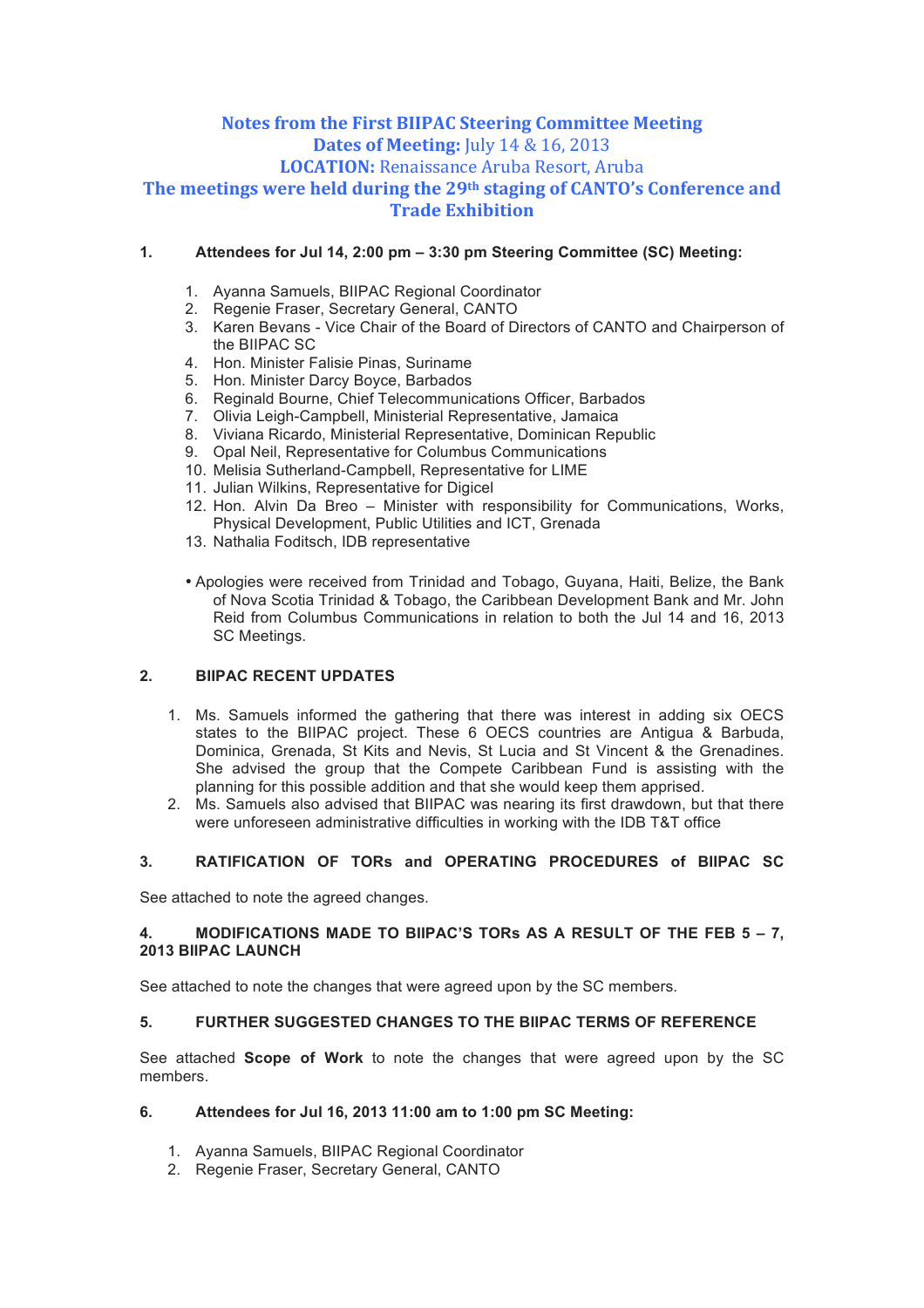- 3. Karen Bevans Vice Chair of the Board of Directors of CANTO and Chairperson of the BIIPAC SC
- 4. Hon. Minister Falisie Pinas, Suriname,
	- 5. Wendy Palas, Policy Officer, Ministry of Transport, Communication and Tourism, Suriname
	- 6. Hon. Minister Darcy Boyce, Barbados
	- 7. Reginald Bourne, Chief Technology Officer, Barbados
	- 8. Olivia Leigh-Campbell, Ministerial Representative, Jamaica
	- 9. Viviana Ricardo, Ministerial Representative, Dominican Republic
	- 10. Opal Neil, Representative for Columbus Communications
	- 11. Melisia Sutherland-Campbell, Representative for LIME
	- 12. Julian Wilkins, Representative for Digicel
	- 13. Hon. Alvin Da Breo Minister with responsibility for Communications, Works, Physical Development, Public Utilities and ICT, Grenada
	- 14. Nathalia Foditsch, IDB representative

### **7. METHODOLOGY FOR TRACKING OF US\$30,000.00 PER COUNTRY, IN-KIND SUPPORT**

It was decided that each country will keep a daily log of how long their respective experts spend with the project. This information will be gathered daily and compiled weekly by the respective Technical Committee (TC) representative of each country. The time log will then be shared with the BIIPAC Regional Coordinator (RC), Ayanna Samuels, within one week after the end of each month. **To-Do: In-kind support template to be shared by the RC**

### **8. BIIPAC DUE DILIGENCE:**

### **Barbados**

- 1. There is presently a consultant working up until Sept 30, 2013 on the legislation of Barbados's Telecoms Act. This is related to HIPCAR I which ends on Aug 31, 2013 and would be of relevance to Component 2.
- 2. Barbados has made advancements with aspects of Product 2 in Component 2, namely parts 2)c) i) ii) and iv). Barbados's Fair Trading Commission is using Long Range Incremental Costing (LRIC), as recommended by the WTO, to determine all their rates, such as termination rates, etc…
- 3. There are more areas of overlap with the BIIPAC project in general which will be summarized by Barbados and shared with the RC

#### **Jamaica**

- 1. Jamaica is making progress towards having a single converged ICT Regulator. Presently regulatory responsibilities are spread amongst the Spectrum Authority, Broadcasting Commission and the OUR. This is of most relevance to the deliverables under components 2 and 4.
- 2. Number Portability is also currently being worked on in Jamaica
- 3. A revised National Broadband Strategy is presently in train which would have bearing on Components 1 through 4
- 4. It is believed that further BIIPAC related work is also in train and as such Ms. Leigh Campbell will conduct further research and report to the RC accordingly.

#### **Suriname**

- 1. Broadband Strategy is not yet had so BIIPAC comes at a very opportune time for this country
- 2. Minister recommended that the BIIPAC Consultants liaise with all the country's operators and regulators